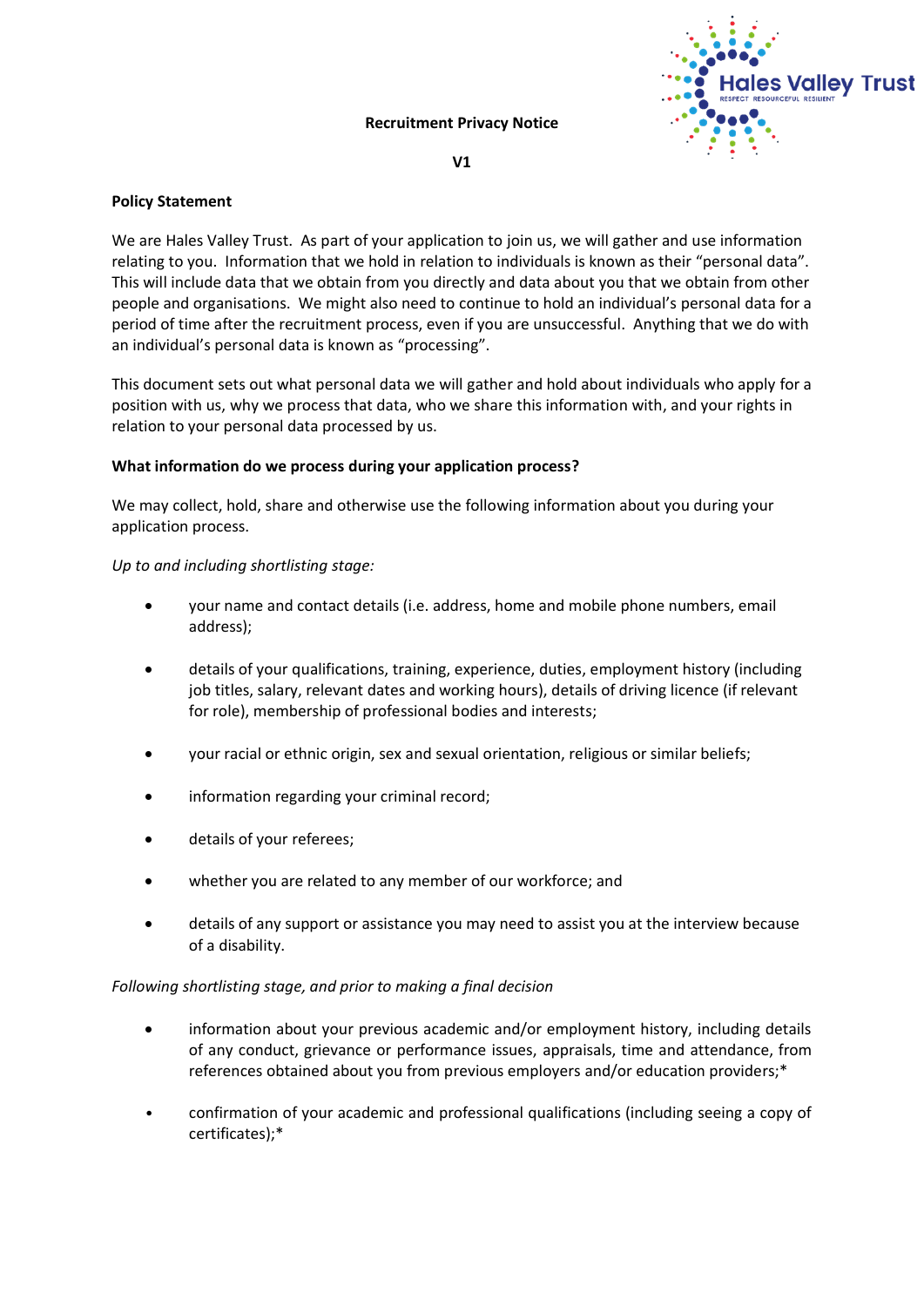- information via the DBS process, regarding your criminal record, in criminal records certificates (CRCs) and enhanced criminal records certificates (ECRCs), whether you are barred from working in regulated activity;\*
- your nationality and immigration status and information from related documents, such as your passport or other identification and immigration information;\*
- medical check to indicate fitness to work;\*
- a copy of your driving licence (or other appropriate documentation as listed on the Home Office list);\*
- if you are a teacher, we will check the National College of Teaching and Leadership ("NCTL") Teachers Services about your teacher status, whether you are subject to a prohibition from teaching order and any other relevant checks (for example Section 128 direction for management posts and EEA teacher sanctions);\* and
- equal opportunities' monitoring data.

You are required (by law or in order to enter into your contract of employment) to provide the categories of information marked (\*) above to us to enable us to verify your right to work and suitability for the position. Without providing us with this information, or if the information is not satisfactory, then we will not be able to proceed with any offer of employment.

If you are employed by us, the information we collect may be included on our Single Central Record. In this scenario, a further privacy notice in relation to data we collect, process, hold and share about you during your time with us, will be issued to you.

# **Where do we get information from during your application process?**

Depending on the position that you have applied for, we may collect this information from you, your referees (details of whom you will have provided), your education provider, any relevant professional body, the Disclosure and Barring Service (DBS), NCTL and the Home Office, during the recruitment process.

#### **Why do we use this information?**

We will process your personal data during your application process for the purpose of complying with legal obligations, carrying out tasks which are in the public interest, and taking steps with a view to entering into an employment contract with you. This includes:

- to assess your suitability for the role you are applying for;
- to take steps to enter into a contract with you;
- to check that you are eligible to work in the United Kingdom or that you are not prohibited from teaching; and
- so that we are able to monitor applications for posts in the Trust to ensure that we are fulfilling our obligations under the public sector equality duty under the Equality Act 2010.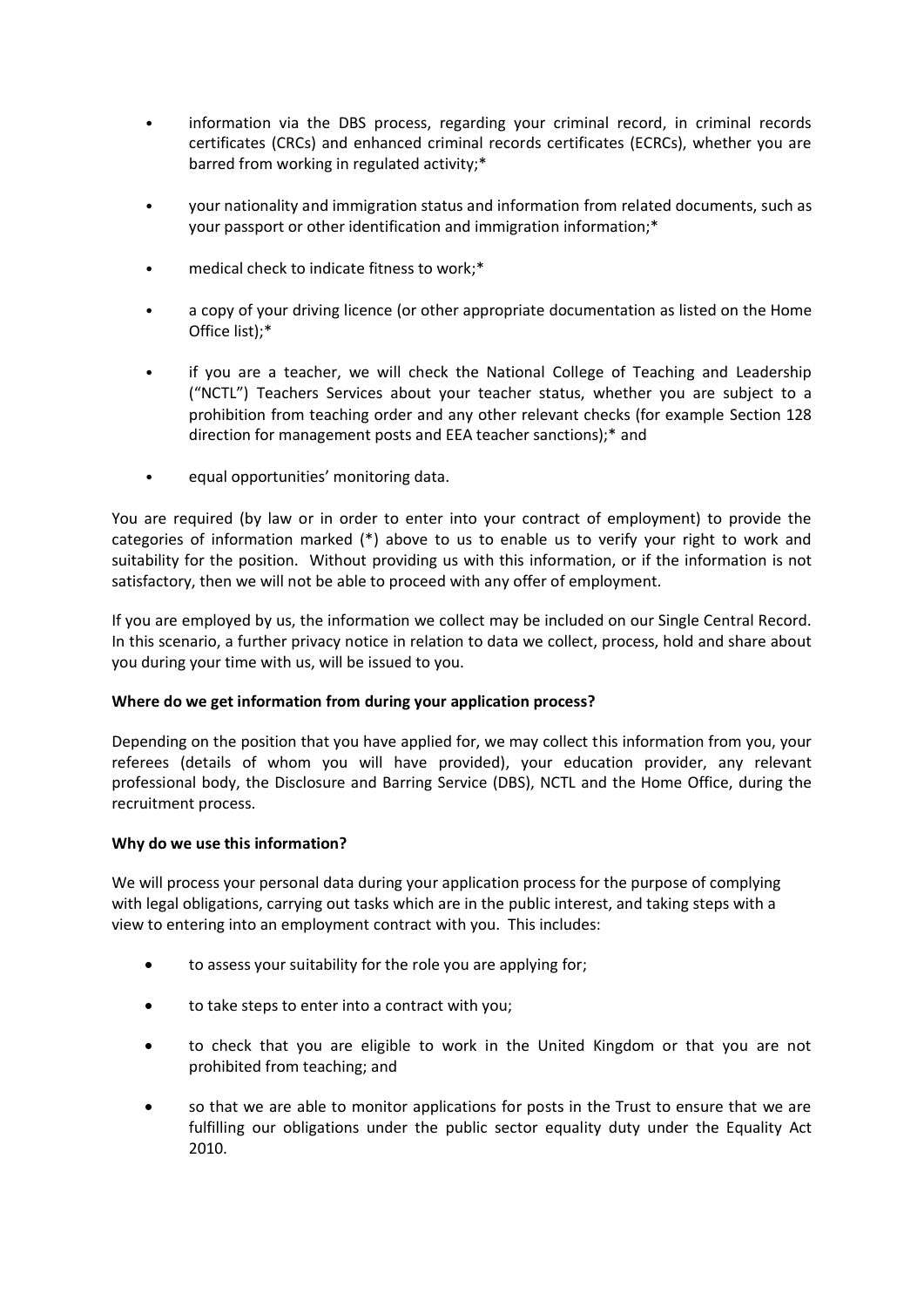## **How long will we hold information in relation to your application?**

We will hold information relating to your application only for as long as necessary. If you are successful then how long we need to hold on to any information will depend on type of information. For further detail please see our Retention Policy.

If you are unsuccessful we will hold your personal data only for six months, after which time it is securely deleted.

#### **Who will we share information with about your application?**

We will not share information gathered during your application process with third parties, other than professional advisors such as legal and HR advisors.

#### **International Transfers**

We do not transfer your data outside the European Economic Area ("EEA"). If in future we do need to transfer your data outside the EEA, we will only do so if adequate protection measures are in place in compliance with data protection legislation.

#### **Rights in relation to your personal data**

All individuals have the right to request access to personal data that we hold about them. To make a request for access to their personal data, individuals should contact:

YourIG Data Protection Officer Service Dudley MBC, 3-5 St James's Road Dudley DY1 1HZ Email: [YourIGDPOservice@dudley.gov.uk](mailto:YourIGDPOservice@dudley.gov.uk)

Please also refer to our Data Protection Policy for further details on making requests for access to personal data.

Individuals also have the right, in certain circumstances, to:

- Object to the processing of their personal data
- Have inaccurate or incomplete personal data about them rectified
- Restrict processing of their personal data
- Object to the making of decisions about them taken by automated means
- Have your data transferred to another organisation
- Claim compensation for damage caused by a breach of their data protection rights